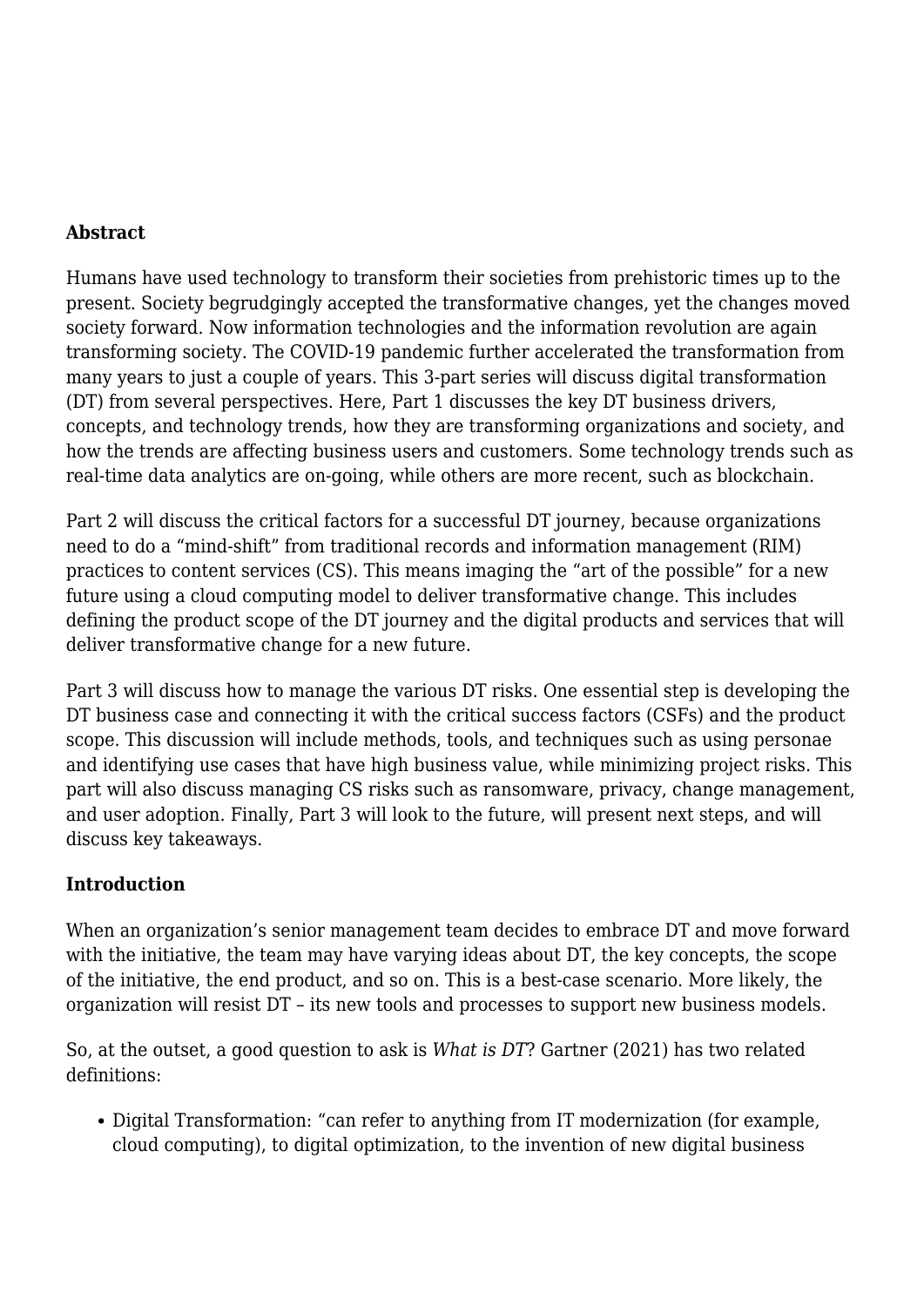models."

Digital Business Transformation: "is the process of exploiting digital technologies and supporting capabilities to create a robust new digital business model."

In Gartner's view, DT includes using new processes and technologies to create new business models in order to deliver new products and services.

## **The Genesis of Digital Transformation**

Communication technologies have continued to change societies and human interaction. Inventions such as the telegraph, the wireless radio, magnetic recording, and the telephone have enabled faster and wider dissemination of information to wider audiences of business users and customers.

The invention of the transistor in 1947 can be considered the seed for the Information Revolution, because the transistor is at the heart of every electronic device used today! Two years earlier, Vannevar Bush put forth the idea of an information system device he called 'memex.' The memex was a hypothetical information-centric hypertext device that would permit people to access any information, regardless of where it was stored. His vision and prediction influenced the development of ARPANET, and eventually the Internet. Bush's vision coupled with the commoditization of computers and communication devices, the development of the Internet, the Hypertext Transfer Protocol (HTTP), the World Wide Web, and the web browser by Tim Berners-Lee, along with many other developments accelerated the information revolution. (Srivastav 2014) See **Figure 1** (HistoryComputer 2021).



Figure 1: Illustration of Bush's Memex

Peter Drucker (1999) compared the Industrial and Information Revolutions and their impacts on societies, industries, and jobs. He made some interesting predictions about the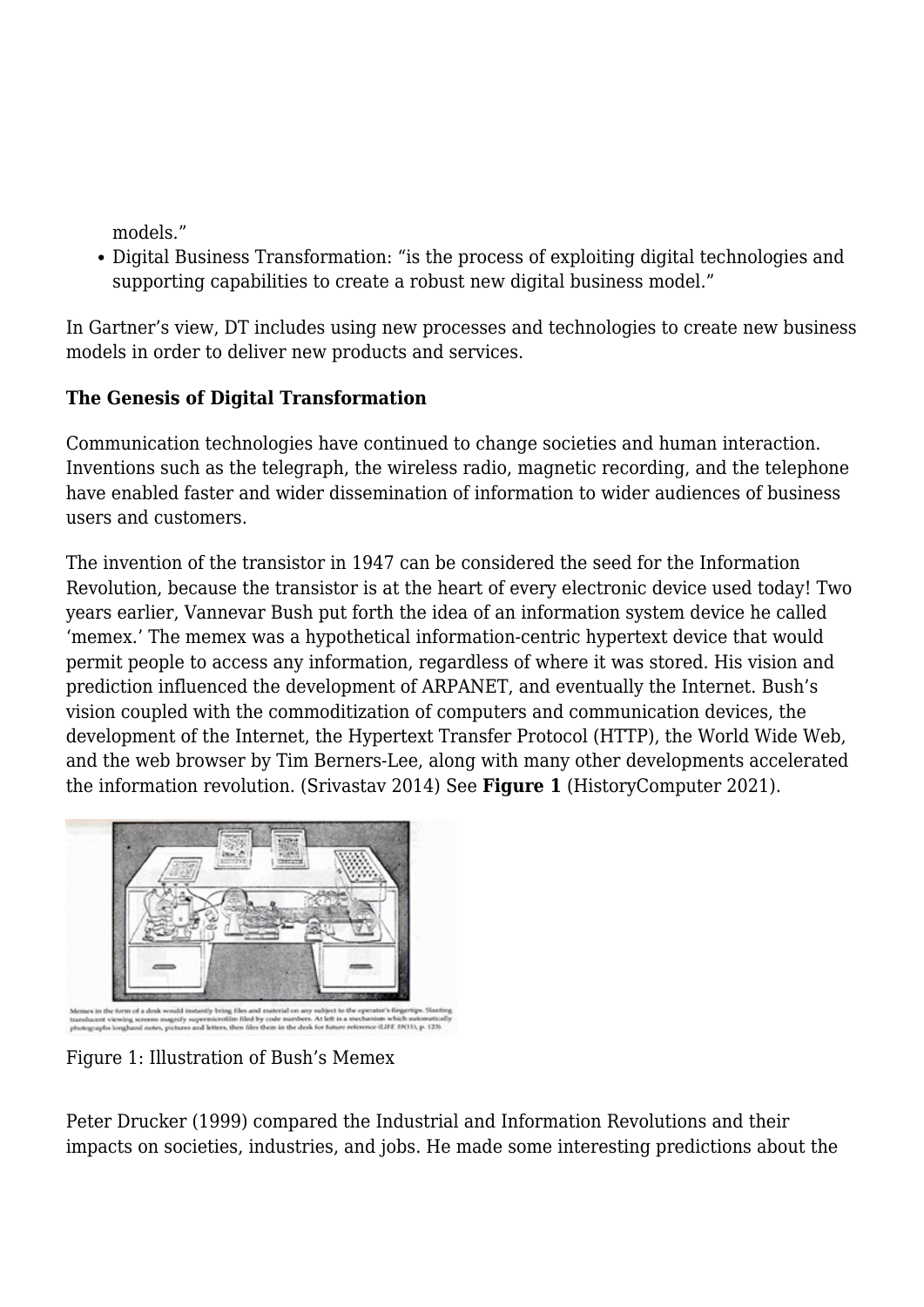Information Revolution that have since come to pass, such as the fact that new industries based on computers and information technology would become transformative. So, the concept of DT is not new and was predicted as the foundation for the Fourth Industrial Revolution.[\[1\]](#page--1-0) "The Fourth Industrial Revolution represents a fundamental change in the way we live, work and relate to one another. It is a new chapter in human development, enabled by extraordinary technology advances commensurate with those of the first, second and third industrial revolutions" (WEF 2021).

#### **Information and Content Explosion**

Information and data are synonyms but have different definitions. ARMA defines information as "Data that has been given value through analysis, interpretation, or compilation in a meaningful form" (ARMA 2016, p 28). ARMA defines data as "Any symbols or characters that represent raw facts or figures and form the basis of information" (ARMA 2016, p 12). In the context of DT, this article defines content as **information or data that has context and is consumable by humans and automated systems that allow them to make decisions, support operations, take actions, and monetize value by delivering products and services.** Therefore, in this article the terms "information," "data," and "content" are synonymous.

The exponential growth in content is fueled by a plethora of connected devices, colloquially called "Internet of Things (IoT)," from cell phones, mobiles, and wearable technologies, to sensors in homes, appliances, cars, and so on. By some estimates, connected devices now outnumber people, and both are generating data. IDC estimated the world created .16 ZB (zettabytes) of data in 2006, then 2.83 ZB in 2012, and the forecast is a mind-boggling 175 ZB by 2025! That is almost 2000 times more data in less than 20 years (Press 2013, Patrizio 2018). The information explosion is shown in **Figure 2**.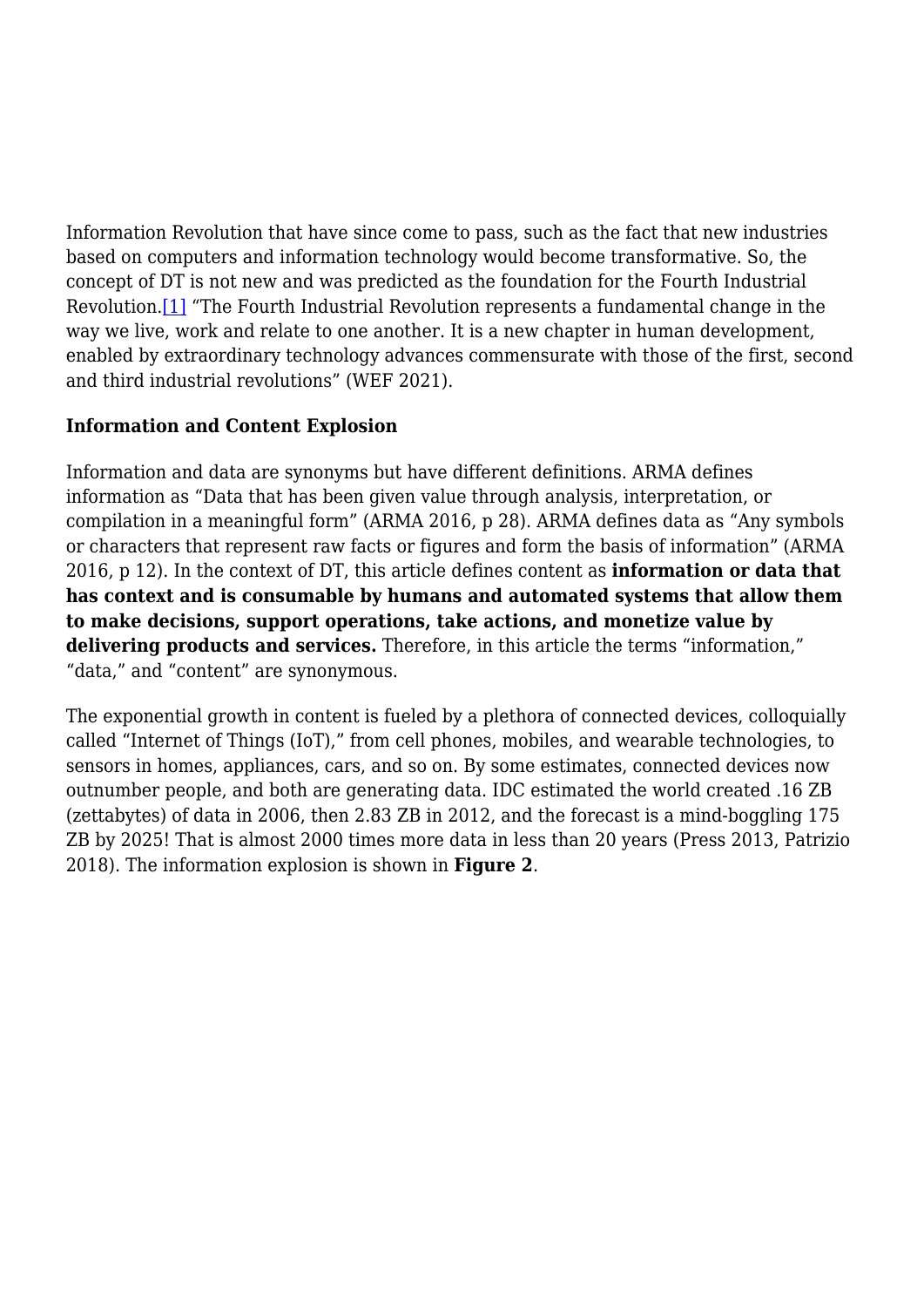

Figure 2: Information Explosion

# **Understanding DT Concepts and Technology Trends**

DT may seem like one technology trend, but, in fact, it consists of numerous technologies – some that compete with each other while others that complement one another. The COVID-19 pandemic exacerbated the hyper-rate of change of the emerging technologies. Thus, the impacts of these trends on DT are difficult to predict. Nevertheless, this section does discuss key trends and technologies evident today. Note that DT encompasses technology and non-technology concepts. Therefore, understanding these key concepts can help the organization define its DT journey and its business case, while increasing the probability of success.

1. Cloud-First

Cloud-first is about cloud enablement. This is a cultural "mind-shift" whereby the organization leverages capabilities and tools to deploy services that are outside the firewall. This implies a cloud computing model that ARMA defines as "A model for enabling ubiquitous, convenient, on-demand network access to a shared pool of configurable computing resources (e.g., networks, servers, storage, applications, and services) that can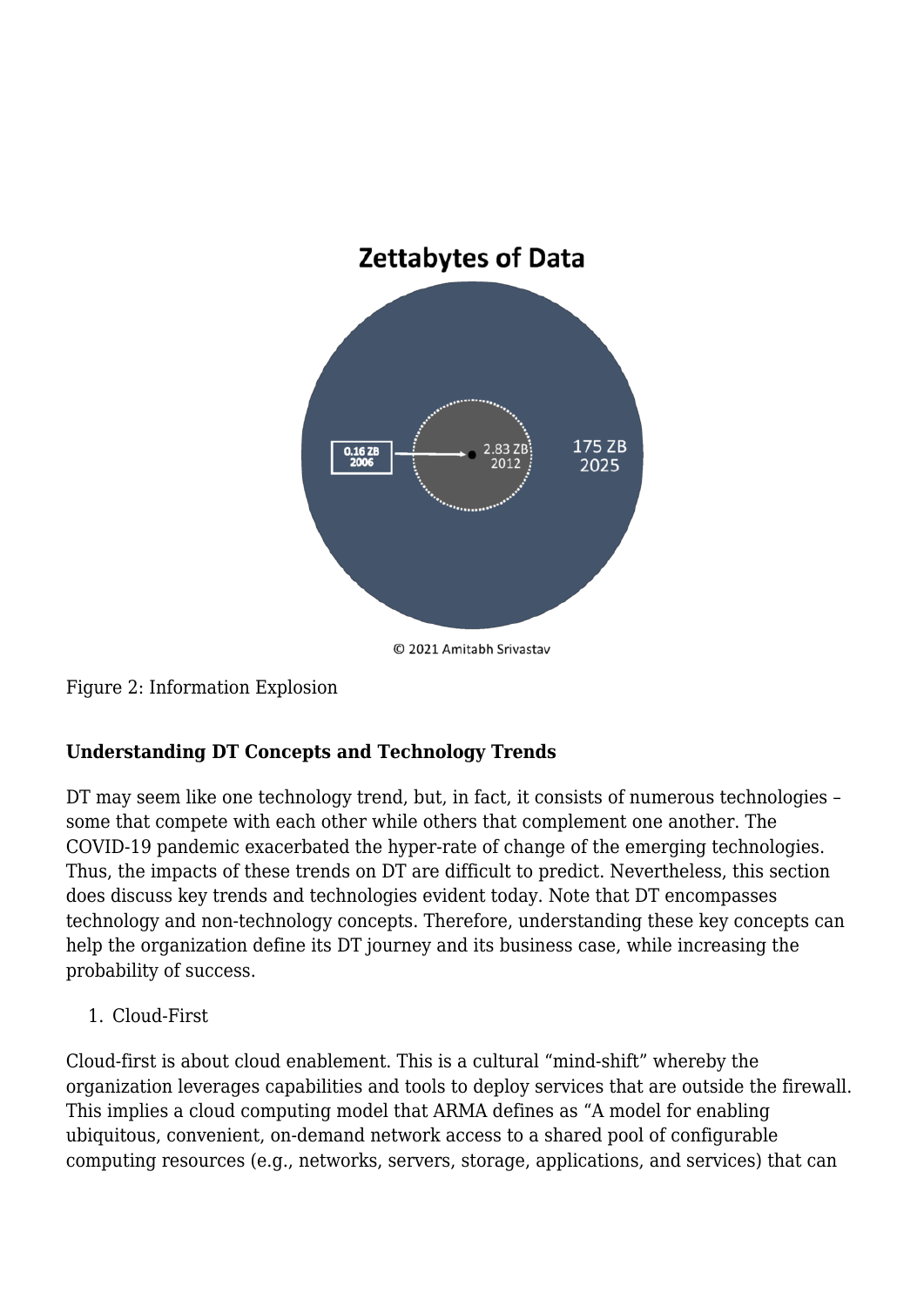be rapidly provisioned and released with minimal management effort or service provider interaction" (ARMA 2016, p 9).

A cloud enabled approach uses computing, data storage and development, or networking resources in an Infrastructure as a Service (IaaS), Platform as a Service (PaaS), Application as a Service (AaaS), or Software as a Service (SaaS) model. The nomenclature can extend to include Data as a Service (DaaS), Content as a Service (CaaS), and Managed Content as a Service (MCaaS) to deliver digital interaction experiences to customers. More recent technology trends include Blockchain as a Service (BaaS) and Artificial Intelligence as a Service (AIaaS). Leveraging a cloud-first approach also allows organizations to deliver new market-leading solutions more expediently to customers. The customer can be internal to the organization or external, such as partners and regulators.

2. Content Services (CS)

Organizations and customers can engage across multiple channels – in-store, mobile, online, social media, etc. DT is a means to do so better tomorrow than today. Thus, the migration of CS to the cloud is a logical next step in DT to leverage cloud-based technology. The success or failure of a new digital product and service can determine the success or failure of the organization's DT initiative and journey. The migration involves using a cloud enablement strategy to deliver products and services on-demand to business users and customers anytime, anywhere, and on any device, while evolving and adapting to business users' and customers' needs as new formats, standards, and devices emerge. Together, the products and services constitute CS. Much lies "under the hood" to provide CS on-demand because they involve a confluence of content with classifications and content management with supporting processes and policies. Consequently, CS are inextricably linked to a cloud-first strategy.

3. Content Services Platforms (CSP)

Content can be delivered via a CSP. Techopedia (2021) defines a CSP as "a software environment where users can collaborate as well as create and work on different types of content such as text, audio and video pieces. These systems are often part of enterprise design and are branded and maintained for specific clients." Meanwhile, Gartner (2021) defines a CSP as "a set of services and microservices, embodied as an integrated product suite and applications that share common APIs and repositories. A CSP exploits diverse content types and serves multiple constituencies and numerous use cases across an organization." The common theme in both definitions is delivering content to clients for their consumption.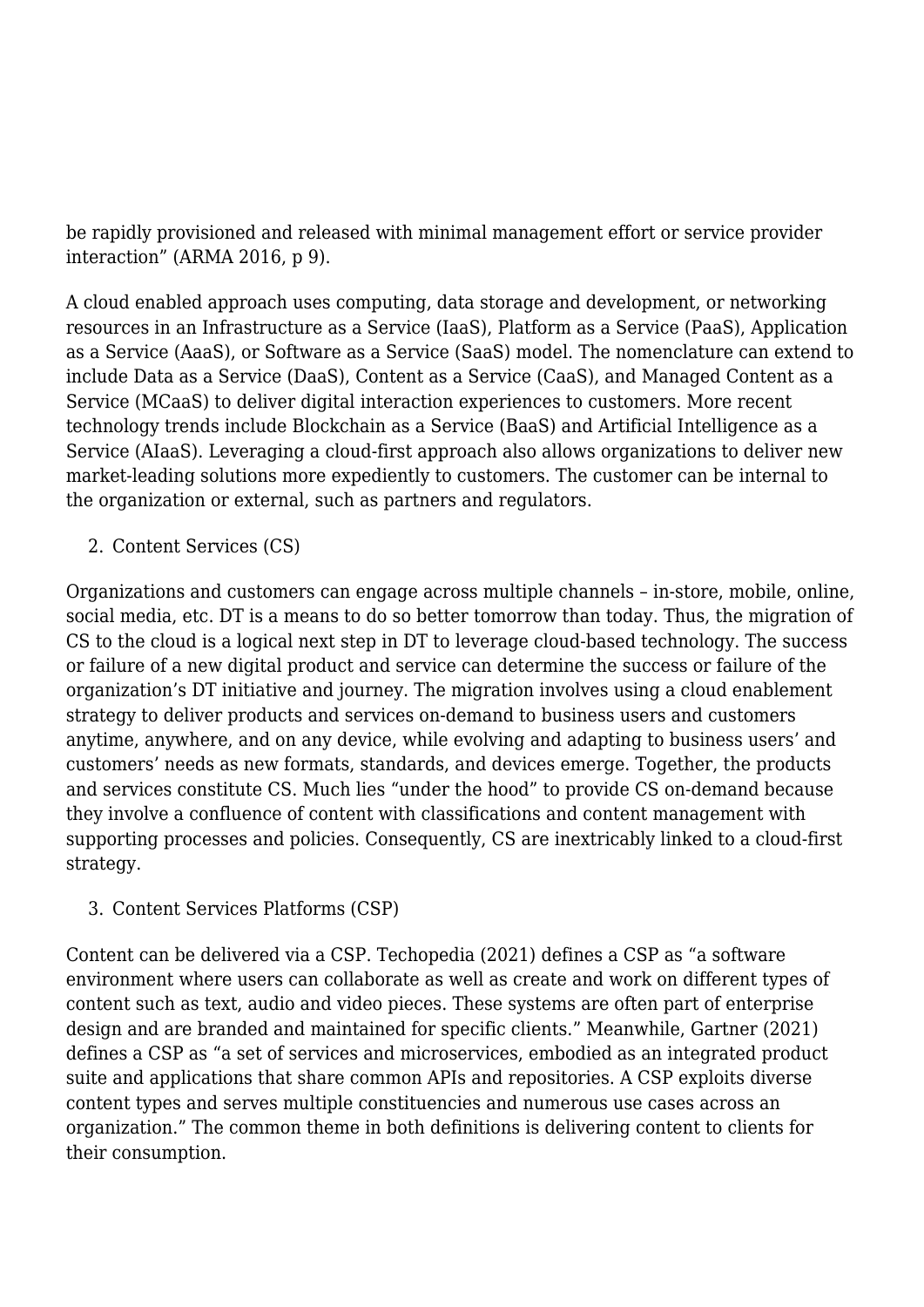For example, organizations can re-package video libraries, songs, research, and course material for different audiences – customers, researchers, academics, students, and so on; and they can monetize the content via CaaS. Organizations can even re-package their corporate history to tell their narrative for public relations. For example, re-packing corporate records can help weave a narrative to promote a brand, enhance corporate social responsibility outreach programs, improve employee loyalty, enhance diversity, equality and inclusion training, and highlight environment, social and governance initiatives.

4. Content Marketing Platforms (CMP)

Closely related to a CSP is a CMP used by an organization's marketing team. A CMP is a set of "tools and services used by marketers to create, curate, collate and cultivate branded, user-generated and third-party content across multiple channels" (Gartner 2021). Marketing teams can create and share marketing content such as online blog posts, white papers, ebooks, or short videos that can be posted on social media platforms and targeted towards various audiences.

5. Customer Data Platforms (CDP)

A CDP aggregates in real-time customer information such as transactional, behavioral, and demographic data to present a complete 360 and unified view of the customer. This data can be structured, semi-structured, and unstructured. The Customer Data Platform Institute (CDP 2021) defines CDP as "packaged software that creates a persistent, unified customer database that is accessible to other systems." In other words, a CDP integrates data from different repositories to help meet customers' expectations of a unified and seamless experience. CDP is essential for digital marketing and a cornerstone of marketing technology (colloquially called "martech") because much of the data is digitally generated. "CDPs apply specialized technologies and pre-built processes that are tailored precisely to meet marketing data needs. This allows a faster, more efficient solution" (CDP 2021). For examples, CDPs analyze vast amounts of real-time data generated and aggregated from various repositories, help streamline data standardization, and use AI-powered analysis for modeling and predictive analysis.

6. Digital Experience Platforms (DXP)

A good digital experience can underpin a good customer experience. DXP is about delivering better digital experiences that engage customers so they can find the products and services they require. This also means that CSP, CDP, and CMP technologies evolve and adapt to customer needs in today's digitally-driven and multi-channel service delivery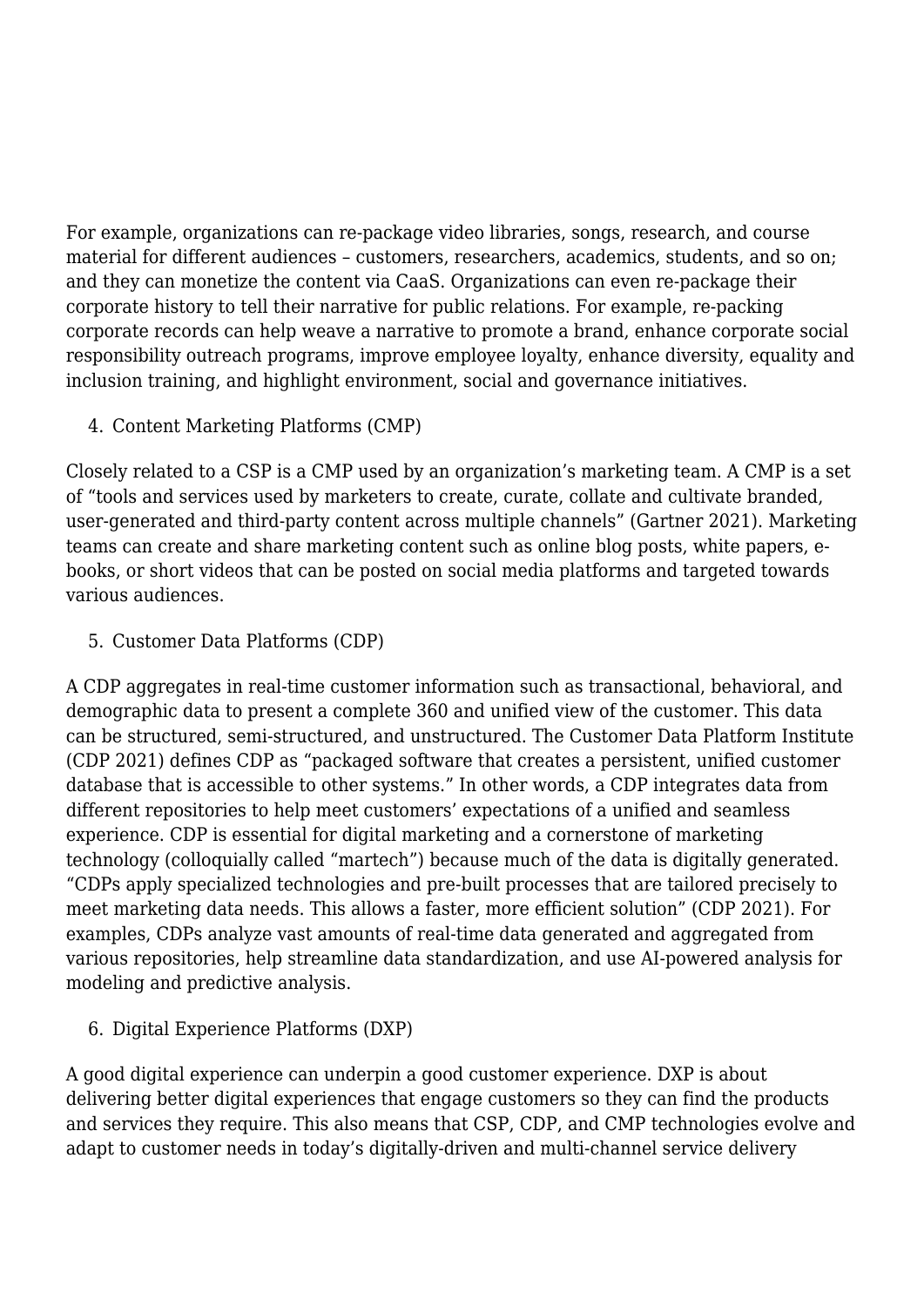models using CaaS, DaaS, and McaaS – all part of the cloud enablement model. "A digital experience platform (DXP) is an integrated set of core technologies that support the composition, management, delivery and optimization of contextualized digital experiences" (Gartner 2021). This can also include customer's expectations such as intuitive navigation, faceted search, search experience, multi-language support, web accessibility, customer privacy, tracking cookies, and marketing opt-out.

7. Digital Asset Management (DAM)

Another important DT trend is DAM. Organizations use DAM technologies to manage and identify multimedia content used by creative specialists, production teams, and business users in operational roles. DAM is defined as "a content management system (CMS) that centrally stores and manages all digital files produced by an enterprise. It allows an organization to control and centralize management of digital content or data that is accessed or shared by staff members or other users" (Techopedia 2021).

Multimedia is an essential part of an organization's content management strategy, ensuring that the content is available on demand to authorized business users and customers. DAM is more about implementing the correct business processes for storing and retrieving multimedia content than just the DAM technology. This means that DAM is a cultural "mindshift" towards thinking about, treating, and managing digital assets, as well as applying a value to the assets and identifying opportunities to monetize them. This includes the digital content previously mentioned, but with a greater emphasis on multimedia, such as podcasts, video, digital images, and movies. Digital assets can also include architectural and design documents, intellectual property, logos, trademarks, copyrights – anything the organization considers an asset.

8. Digital Rights Management (DRM)

Closely associated with DAM is DRM. Organizations use DRM technologies and solutions to securely manage intellectual property (IP) rights and monetize the content. If digital assets have a business value, then organizations have to manage and control access to those assets. DRM is defined as "any access control technology used to protect and license digital intellectual property (IP). DRM is used by publishers, manufacturers and IP owners for digital content and device monitoring" (Techopedia 2021). DRM helps ensure the secure and trusted exchange of content between a seller and a buyer and ensures that only the buyer is granted the privileges allowed by the seller.

Similar to DAM, DRM is also about implementing the correct business processes and less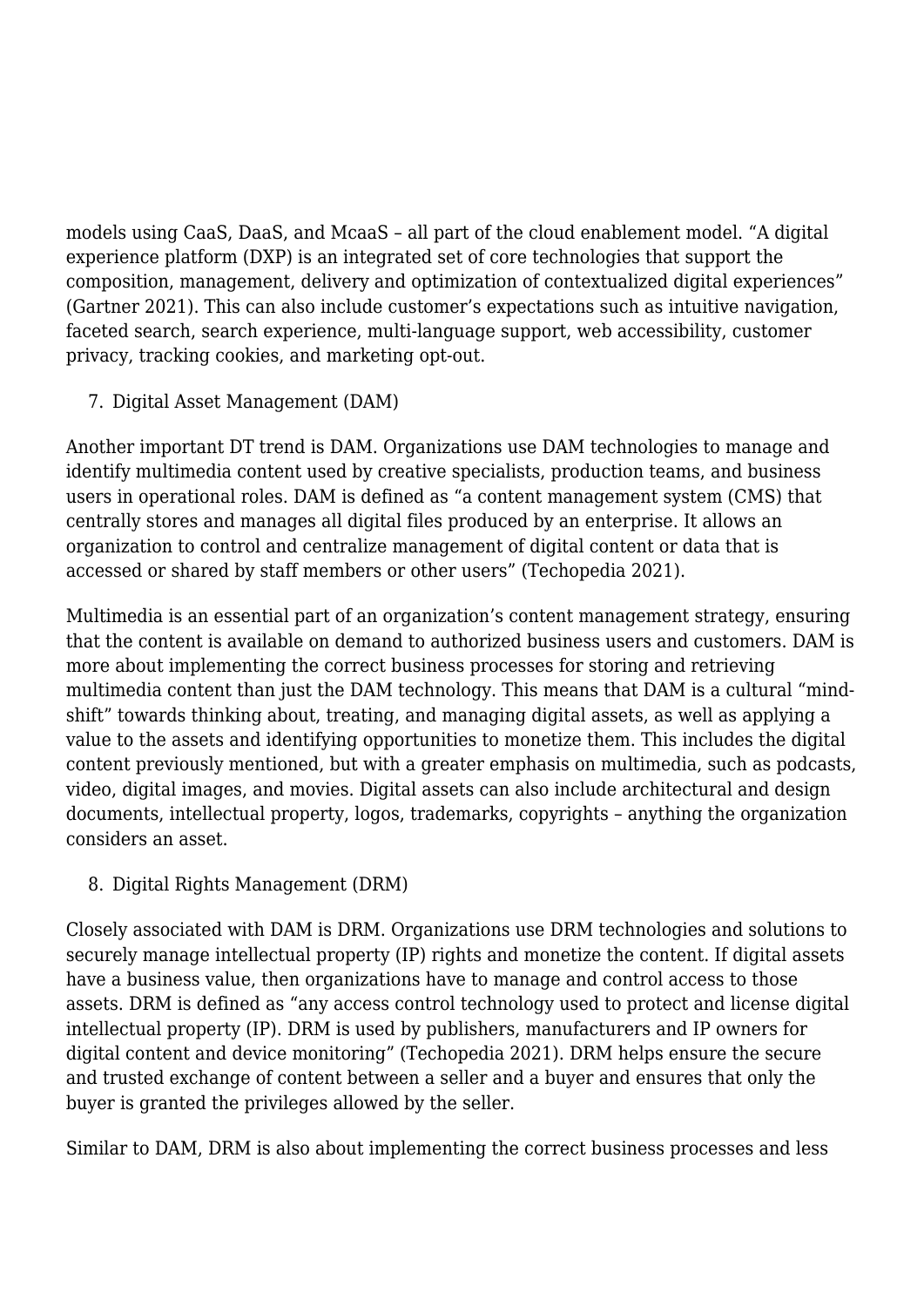about the DRM technology. Without the correct business processes, the efficacy of the DRM solution is limited.

9. Artificial Intelligence (AI) and Auto-Classification

AI is constantly mentioned in popular media, and for many years the promise has been that its benefits will fundamentally change all areas of business operations, social interactions, academic, scientific, and medical research, etc. – essentially transforming society itself. To date, this has remained in the realm of science fiction, but advancements in the last several years in chip design, processor speeds, and data networks are starting to deliver some of the promised benefits. Software vendors are promoting their AI capabilities and solutions as a service to meet this challenge. For example, IBM, Amazon Web Service, Microsoft, and Google offer AIaaS.

As the use of AI becomes ubiquitous, it offers the ability to process complexity at scale and speed not previously possible. AI using machine learning (ML) involves processing samples of data to learn. Then using what was learnt, run data analytics on vast amounts of content from many sources. Analytics using robotic process automation (RPA) can examine, analyze, and identify unstructured content and auto-classify data based on rules learned by the "AI engine." When tagging and auto-classifying content, the AI engine can extract metadata to provide context to unstructured content. The result is improved enterprise content autoclassification, searchability, findability, knowledge sharing, security of sensitive data (for example, personal, health, financial, customer, IP), information governance, and compliance. AI can also reduce the human effort required to "crunch" vast amounts of content – generated and stored in an organization's content repositories – in order to identify redundant, obsolete temporary (ROT[\)\[2\]](#page--1-0) content that has no business value.

## 10. Blockchain, Provenance, and Authentic Information

Blockchain is another technology that is frequently mentioned in popular media, mostly in the context of Bitcoin and other cryptocurrencies. Blockchain is based on Distributed Ledger Technology (DLT) and has applications across a broad range of DT use cases, besides cryptocurrency. "Blockchain will be included as an important technology in the enterprise's digital transformation journey … alongside technologies such as artificial intelligence/machine learning (AI/ML)" (Roe 2019). Today, Microsoft, Google, IBM, and Amazon Web Services are providing BaaS, along with other vendors.

From a DT perspective, how can blockchain help manage the content explosion of digital assets, control access rights, validate authentic information, confirm ownership, and so on?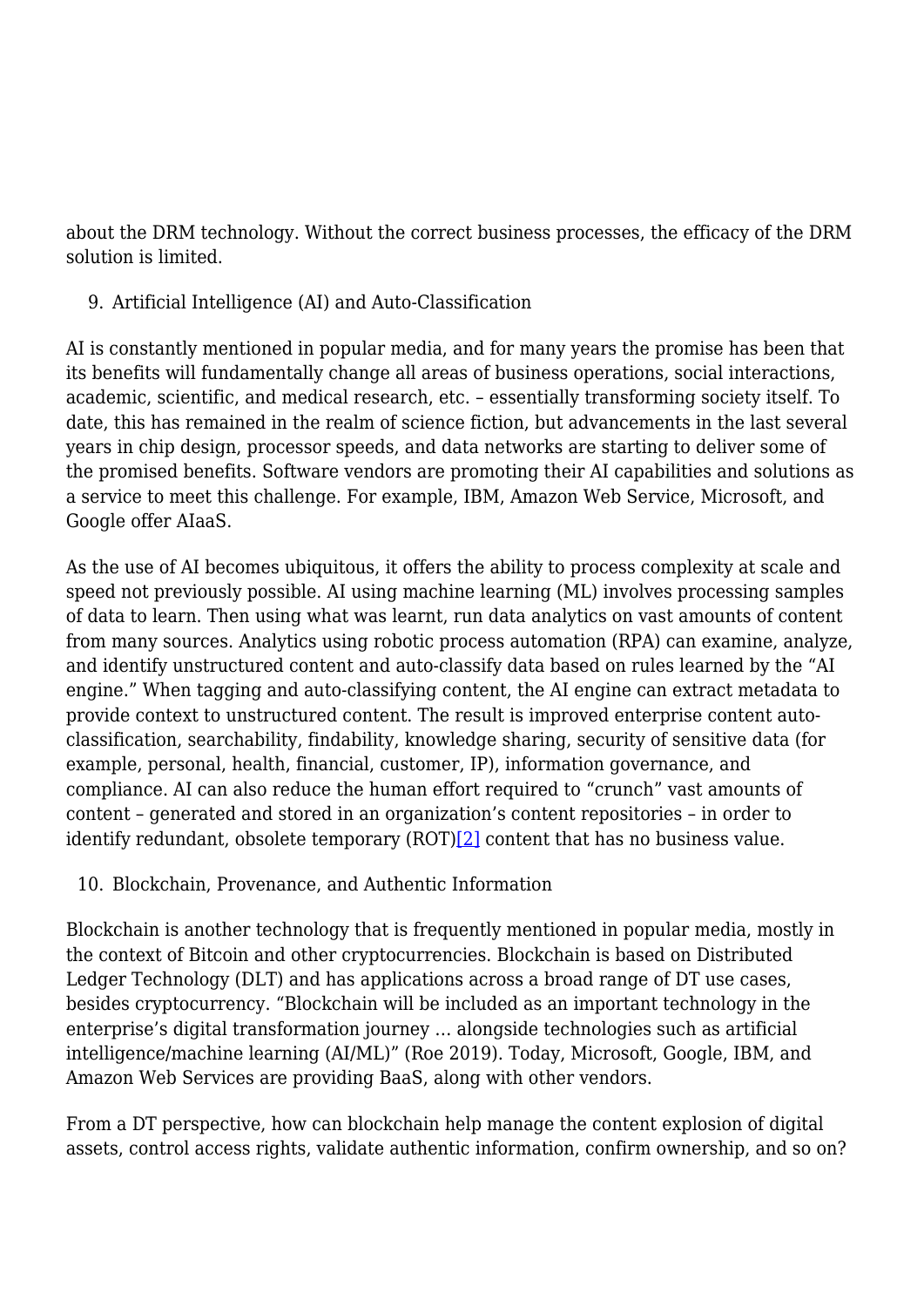Since the blockchain stores an immutable record of digital transactions, it provides reliable and trustworthy information about the transaction without the need for an intermediary to complete and validate the transaction.

One use case is supply chains. In this use case, the provenance of the product from source to destination is essential to help ensure the safety, security, and authenticity of the product. Think of contaminated food, sub-standard medical supplies, unethically sourced products, and fake luxury goods, to name a few. The shipping manifest information about the product is digital and the product is tracked digitally using radio frequency identification (RFID) tags. This digital information is stored on the blockchain to show the chronological custody of the product as it moves through the supply chain from the source to the destination, and helps ensure the authenticity of the product once it reaches the customer.

Another use case is professional credentials and academic degrees. In this use case, the issuing organization, such as a professional association, a training and certification organization, or a teaching / academic institution, stores an immutable record of the credential or degree on the blockchain. This record is represented by a series of numbers – i.e., a token. An employer or another interested party can use the token to verify the credential.

A third use case is asset ownership, such as art or IP. In this use case, the provenance of an asset and the transference of its ownership are represented by a token that is stored on the blockchain as an immutable record conferring a certificate of authenticity and ownership. Called a non-fungible token (NFT), it provides proof of ownership of digital art, digital information, video clips, IP, and more. NFTs can represent both digital and real-world items that have high values. Investopedia defines NFTs as "cryptographic assets on blockchain with unique identification codes and metadata that distinguish them from each other. Unlike cryptocurrencies, they cannot be traded or exchanged at equivalency. This differs from fungible tokens like cryptocurrencies, which are identical to each other and, therefore, can be used as a medium for commercial transactions" (Sharma 2021). NFTs are part of a new "industry" and will affect how two or more parties confirm ownership of IP and collectables and sell them. In March 2021, Jack Dorsey, co-founder of Twitter, sold his first tweet for \$2.9 million using an NFT to guarantee the authenticity. In the same month, Christie's sold a work of digital art for \$69.4 million, also using an NFT to guarantee the authenticity.

There are many other use case examples, including confirming voter identity for e-voting, identifying the source of contaminated food, managing access to digital identities and personal information, reducing transaction costs of business processes, validating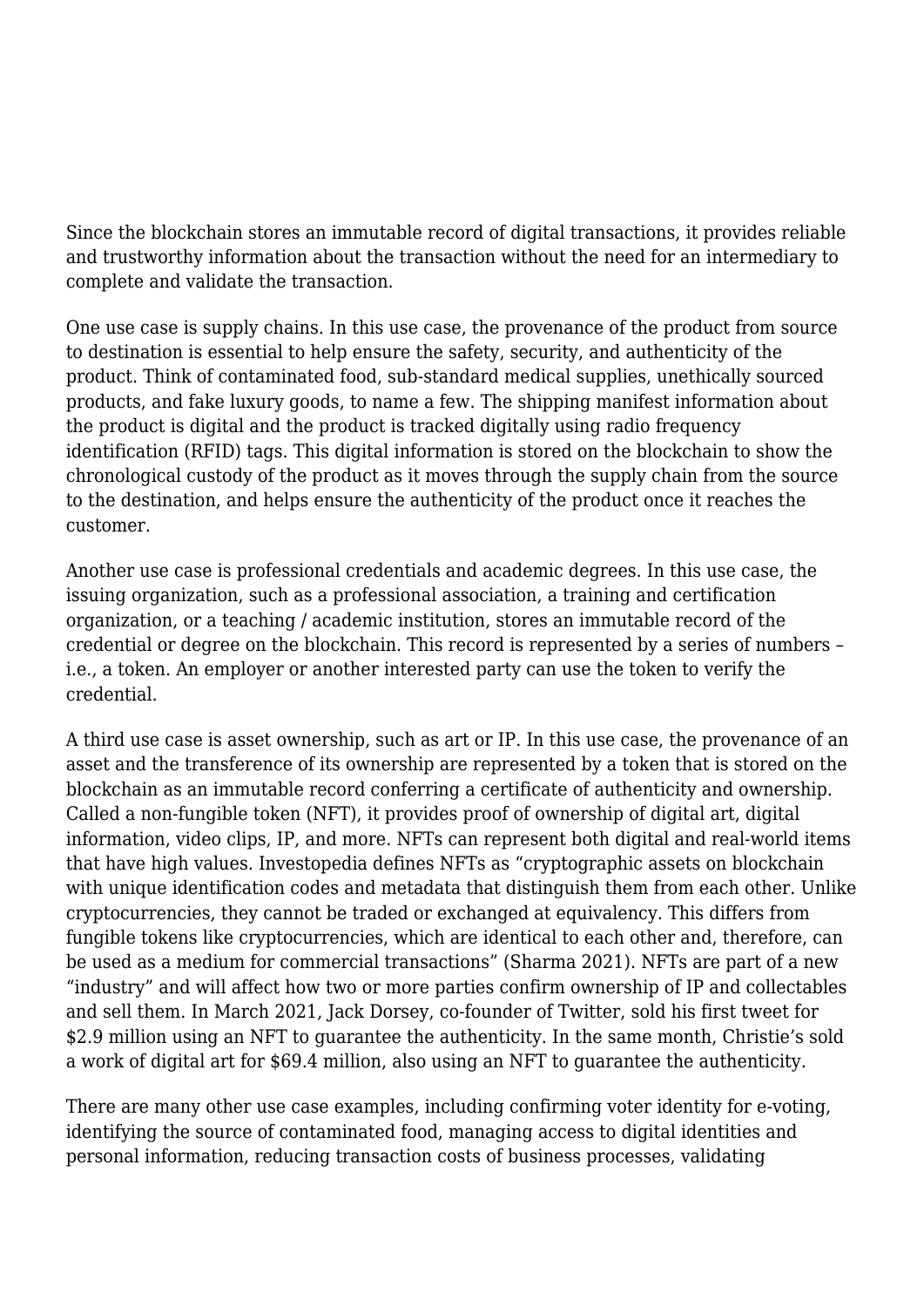professional credentials and academic degrees, confirming ownership of real-estate, and other assets (3DPDF 2019).

A discussion of blockchain is not complete without discussing cryptocurrencies and digital money. When Jack Dorsey, CEO of Twitter sold the NFT for his first tweet, the buyer paid using Ether – another cryptocurrency. In fact, digital cash and related start-up companies have been around since the 1990s. Most of these failed, while others were bought by other companies (Reiff 2019). With DT touching every aspect of society in the Fourth Industrial Revolution, cryptocurrencies are poised to play a more significant role in the ability of DT to move forward, especially for financial technologies companies (colloquially called "fintechs") and for transferring money, buying assets, and trading. Fintechs are investigating how to incorporate blockchain technology into their operations to ensure secure and trustworthy payment systems. Meanwhile, central banks and market regulators are investigating how to incorporate digital fiat currencies and cryptocurrencies into the world's financial systems, all while managing new risks and maintaining trust.

There still is hype around blockchain technology, but it is maturing and becoming mainstream, too. The hype started with Blockchain 1.0, first with bitcoin in 2009 and then other cryptocurrencies such as Ether and financial transactions. Then, in 2014 came Blockchain 2.0 for other business applications involving trustless transactions, reducing transaction costs, executing smart contracts to transfer ownership, prove ownership, confirm identities, confirm credentials, etc. Now enthusiasts of the technology are discussing Blockchain 3.0, which will solve scalability challenges – processes transactions faster, is more cost-effective, uses less energy, and is more environmentally sustainable, according to some anecdotal information.

#### 11. DevOps, NetOps, and SecOps

One technical aspect of DT is the development and deployment of IT solutions – referred to as "DevOps." This involves people, processes, policies, and technologies. DevOps is an IT cultural "mind-shift" that involves integrating software development and quality assurance with IT operations, as shown in **Figure 3**. The DevOps cycle involves several processes within these three areas. Some key processes are requirements management, planning, agile development, integrated testing, quality assurance, continuous deployment, operations, and production monitoring – with the goal to deliver rapidly high-quality software. Gartner (2021) defines DevOps as "a change in IT culture, focusing on rapid IT service delivery through the adoption of agile, lean practices in the context of a systemoriented approach. DevOps emphasizes people (and culture), and it seeks to improve collaboration between operations and development teams." Collectively, they enable a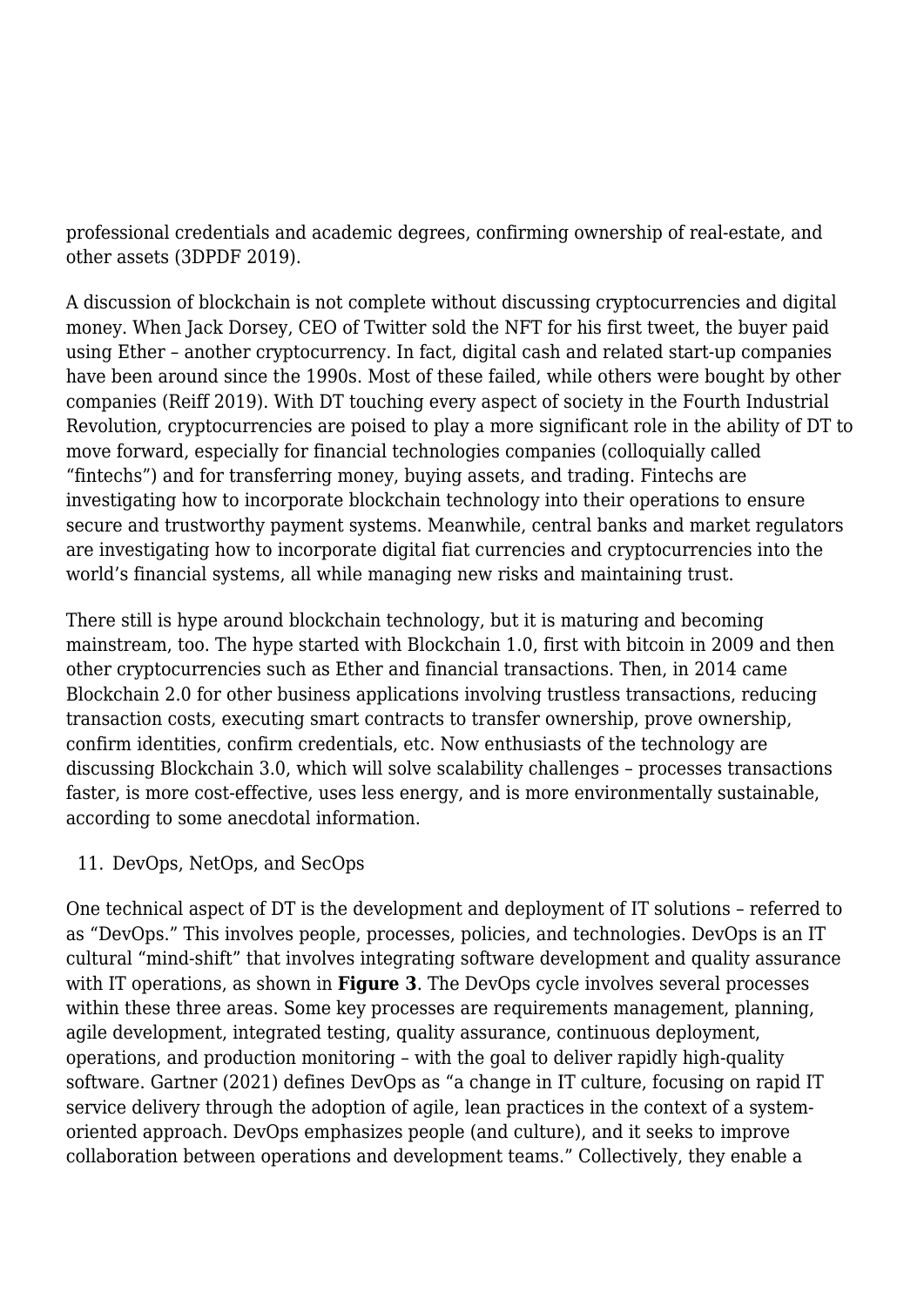continuous "develop and deploy" strategy so that IT operations can respond quickly to content changes, marketing trends, and data breaches. Furthermore, DevOps enables IT operations to scale up or scale down services on demand.



Figure 3: A Process "mind-shift" for DevOps

DevOps is crucial to supporting key DT processes that cross organizational boundaries to deliver products and services to employees and customers at any time, on any device, and anywhere. Imagine Netflix, or Disney+, or YouTube, or Twitter, or Amazon going off-line for updating software or backing up databases. Business users and customers of cloud enabled services expect sites to be accessible 24/7 without exception.

This nomenclature can extend to other areas of DT and IT with a more specific focus. One area is network operations (NetOps). NetOps is about improving network operations and agility of applications and services delivered to employees and customers. This means improving network speed, efficiency, availability, and adaptability. Like DevOps, NetOps is also a cultural "mind-shift." Cisco (2021) explains NetOps as an "approach to network operations that prioritizes agility and rapid deployments. The approach incorporates techniques such as automation, virtualization, and orchestration." Another area of IT is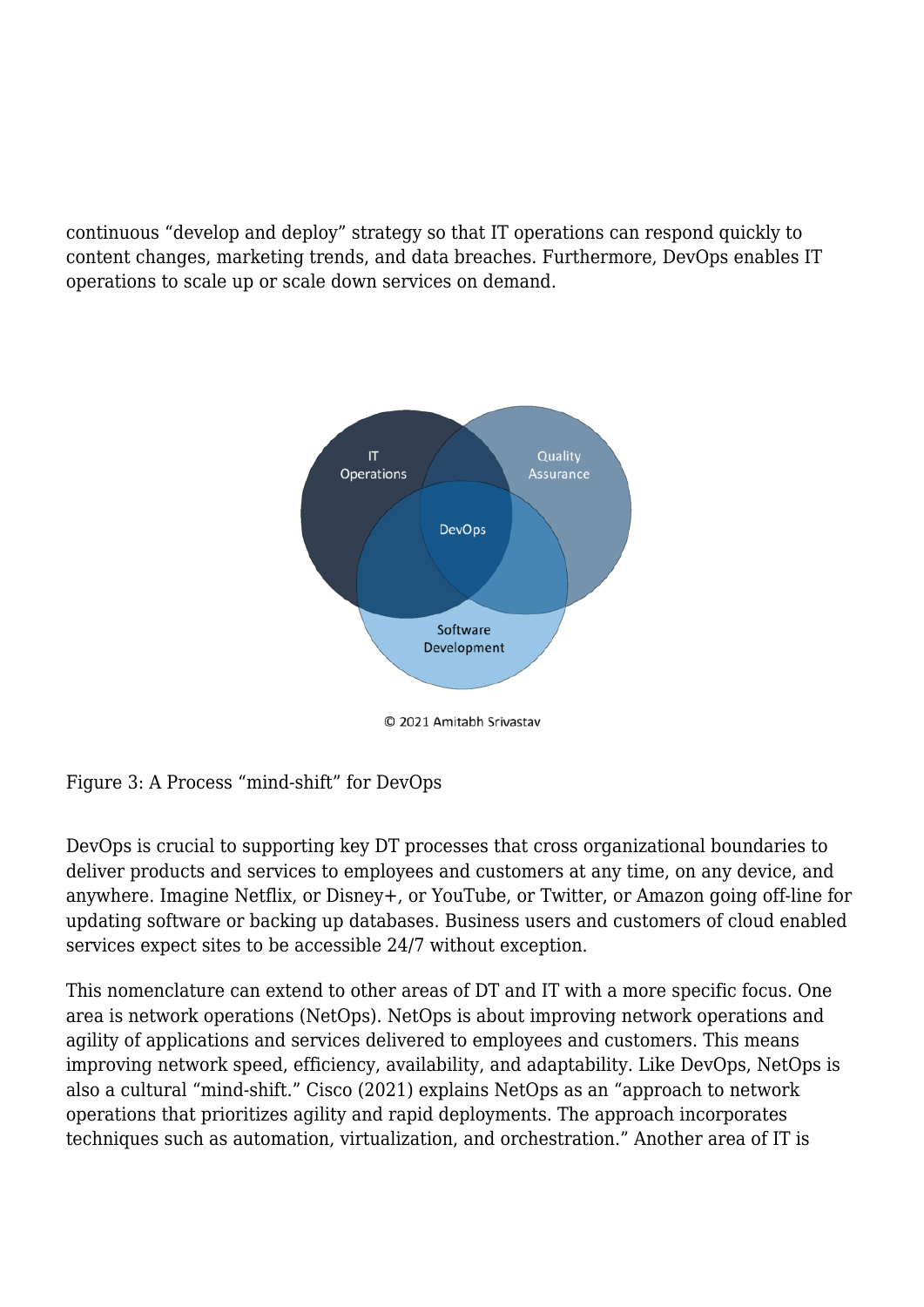security operations (SecOps), which focuses on monitoring security, assessing risks to corporate assets, and improving agility to respond to cyber threats. VMware (2021) defines SecOps as "a collaboration between IT security and operations teams that integrates tools, processes, and technology to keep an enterprise secure while reducing risk."

#### 12. Data Management

Data management has been the purview of enterprise architects, data architects, and other IT roles for many years. The difference now is that managing data involves other business areas and roles because data is ubiquitous throughout the organization. Here, the article does make a distinction between data, information, and content.

Data management is digital enablement because data is considered the "fuel" behind DT that helps deliver value through better understanding and alignment with the organization's goals. Data management includes data security and access, quality assurance and control, data integration, long-term digital preservation, and so on. Furthermore, data management supports collaboration and facilitates timely decision-making. Gartner (2021) defines data management as "the practices, architectural techniques, and tools for achieving consistent access to and delivery of data across the spectrum of data subject areas and data structure types in the enterprise, to meet the data consumption requirements of all applications and business processes." The expanded business areas and roles include data governance, data science, data policies and processes, information and records management, and compliance and privacy. "A data management platform is software that controls the flow of data in and out of an organization. It supports data-driven … strategies, such as segmentation" (Gartner 2021). Therefore, business and IT teams need to collaborate to develop and execute data strategies via data management platforms. A final point, which Part 2 will discuss, is that good data management practices align with good RIM practices.

## 13. Data Analytics

Organizations are under increasing pressure to be agile and respond quickly to changes in the business environment. DT is creating real-time data that can be "mined" to uncover information about products, customers, market trends, and financial risks. Real-time information in context can provide the predictive analytics essential for an organization to adapt quickly and survive. Otherwise, the organization can face an uncertain future. Consequently, data operations (DataOps) has come to the forefront to help organizations gain insight from their data and act. Gartner (2018) defines DataOps as "collaborative data management practice focused on improving the communication, integration and automation of data flows between data managers and customers across an organization."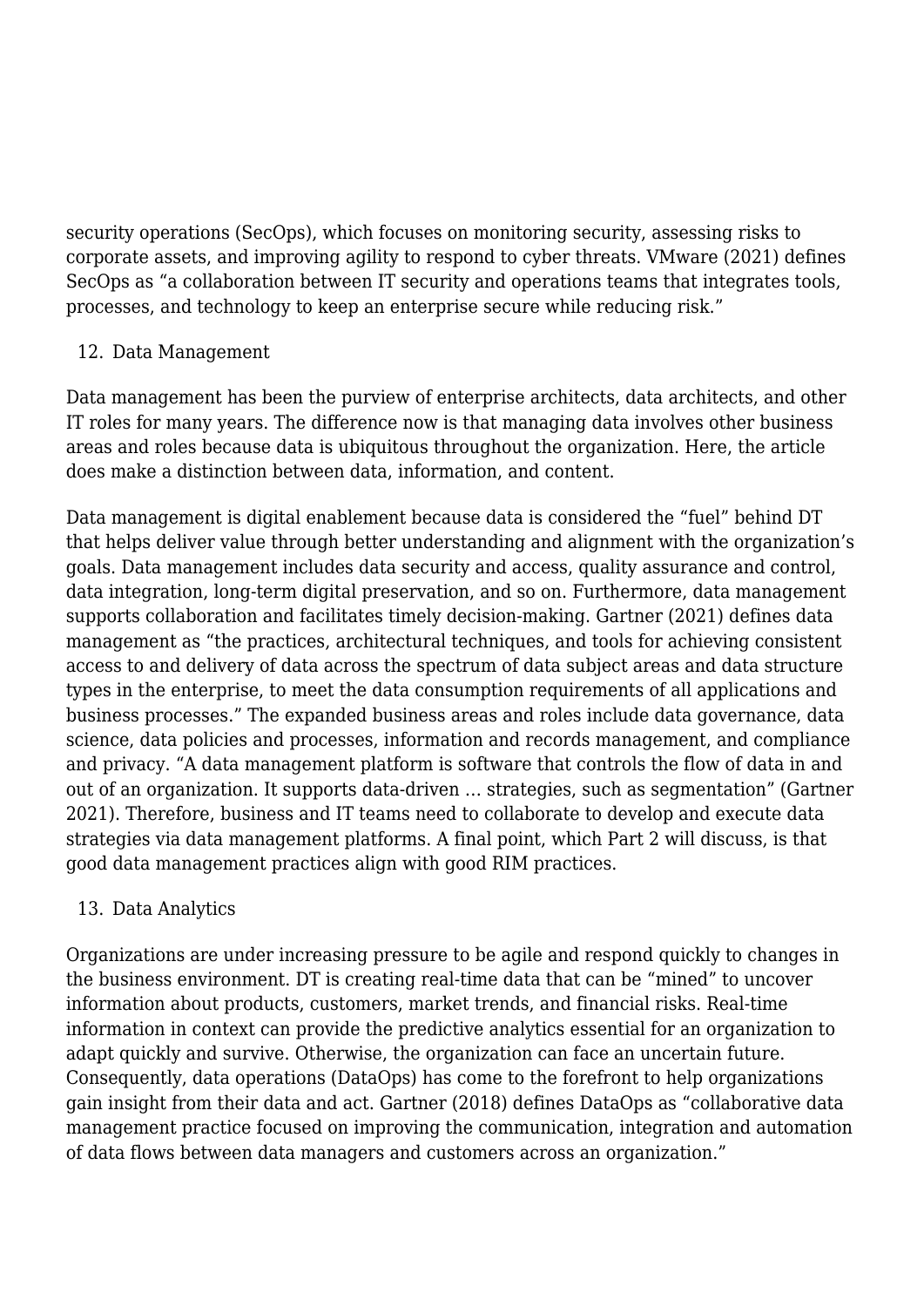Of course, analyzing vast repositories of data is now possible by using AI. Building the AI models is a collaborative effort between data scientists, business, IT, and quality assurance teams. The business teams can be from marketing, customer service, finance, shipping, and more. Together, they can rapidly design and deploy solutions that provide timely access to information in context. The information together with experience gives insight for decisionmaking and business readiness to act. Acting generates new data, causing the cycle to repeat, as shown in **Figure 4**.

# Data Contex Action Information Insight Experience

# From data to action in 5 steps

Turn raw data into information to insight and then action it through 5 steps

© 2021 Amitabh Srivastav

Figure 4: From Data to Action Using DataOps

For example, in customer experience, AI and DataOps can "mine" customer feedback, an influencer's social media posts, and real-time purchase data to predict responses to marketing campaigns focused on different market segments. A rapidly designed and deployed solution provides new analytic-driven capabilities to improve customer engagement, product design, and service delivery.

Another example is real-time traffic and public transit data captured by the IoT. Consider a scenario involving a public transit rider complaining about the lack of information on delayed buses. The public transit department and the DataOps team can rapidly make the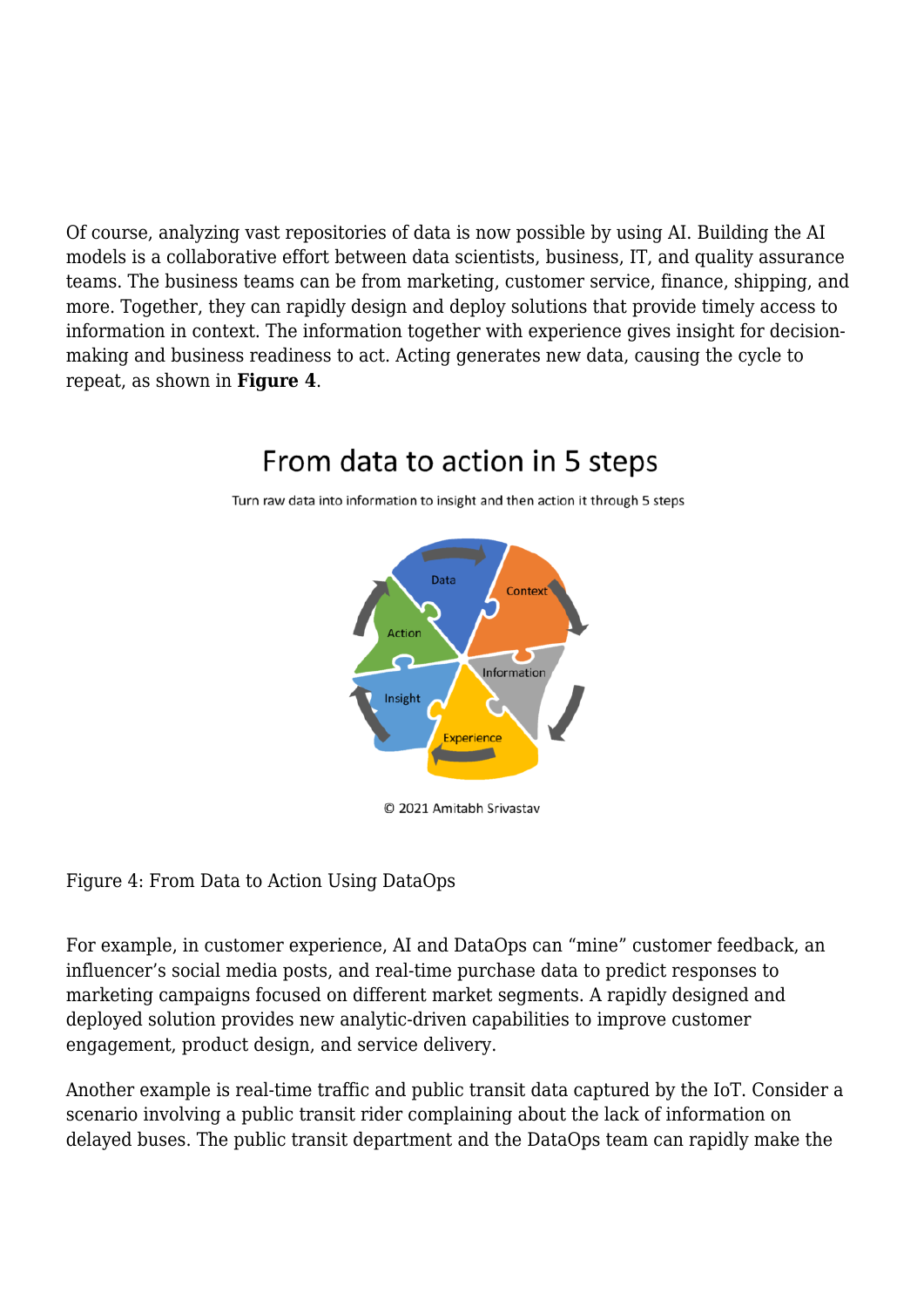data available by working with the DevOps team to deploy an app delivering the bus schedule content on any device. Riders can receive this content in real-time and know immediately if the next bus is late.

A third example is involving drivers complaining about unsafe intersections due to rush-hour traffic accidents. The police department and the DataOps teams can collaborate to use the same real-time traffic data to provide content on intersections that have a higher probability of traffic accidents. Then, drivers can act based on their experience to avoid those intersections during rush hour. At the same time, first responders can also use the app to avoid those intersections when responding to emergencies.

The fact is that the number of connected devices continues to increase means generating more complex data from the IoT. In fact, society is moving from the IoT to the "Internet of Everything (IoE)." This is will require the scalability of data analytics using AIaaS to process more complex data at increasing scale.

## **Looking Ahead to Part 2**

From the early days of DT, content generation has been increasing, but exploded with the Fourth Industrial Revolution. Since data is the "fuel" driving DT, many technology trends focus on content from storing it, processing it, managing it, to gaining insight and making decisions. Part 2 will discuss how DT can deliver content for new products and services to business users and customers, and help them to gain insight and make decisions.

## **References**

- 1. 3DPDF. 2019. *Understanding Blockchain's Role and Risks in Trusted Systems3D PDF Consortium*, 3D PDF Consortium. [http://3dpdfconsortium.org/wp-content/uploads/2020/01/ECM\\_Standards\\_Blockchain\\_](http://3dpdfconsortium.org/wp-content/uploads/2020/01/ECM_Standards_Blockchain_WhitePaper-Final.pdf) [WhitePaper-Final.pdf.](http://3dpdfconsortium.org/wp-content/uploads/2020/01/ECM_Standards_Blockchain_WhitePaper-Final.pdf) Retrieved April 2021.
- 2. ARMA (2016). *Glossary of Records Management and Information Governance Terms, 5th ed.,* ARMA International TR 22-2016, ARMA International, 2016.
- 3. CDP. 2021. *Customer Data Platform Basics,* Customer Data Platform Institute. <https://www.cdpinstitute.org/cdp-basics>. Retrieved April 2021.
- 4. Cisco. 2021. *What is NetOps,* Cisco. [https://www.cisco.com/c/en/us/solutions/data-center/data-center-networking/what-is-ne](https://www.cisco.com/c/en/us/solutions/data-center/data-center-networking/what-is-netops.html) [tops.html](https://www.cisco.com/c/en/us/solutions/data-center/data-center-networking/what-is-netops.html). Retrieved April 2021.
- 5. Drucker, Peter F. (1999). *Beyond the Information Revolution*, The Atlantic, Oct 1999, [https://www.theatlantic.com/magazine/archive/1999/10/beyond-the-information-revolut](https://www.theatlantic.com/magazine/archive/1999/10/beyond-the-information-revolution/304658/)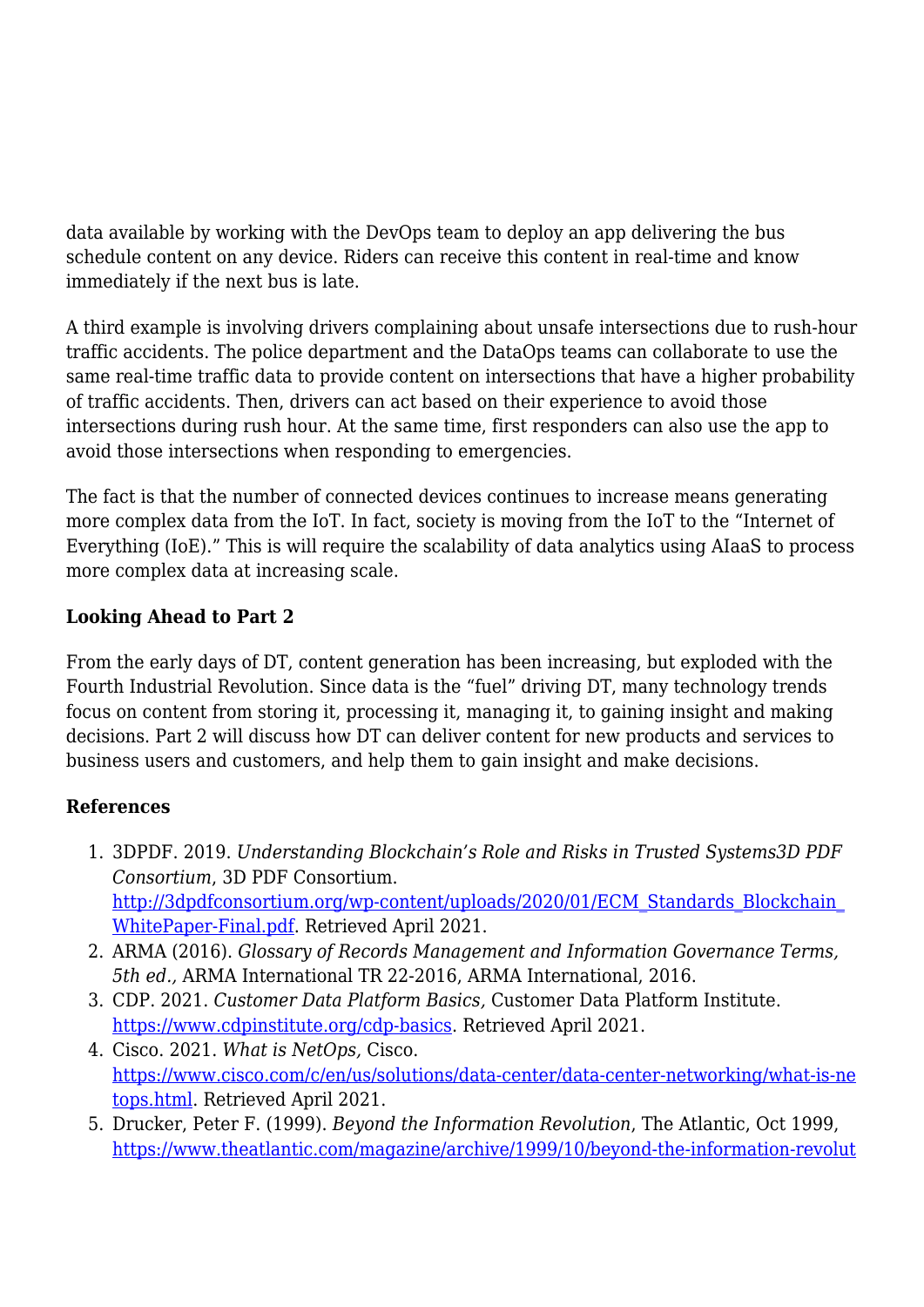[ion/304658/.](https://www.theatlantic.com/magazine/archive/1999/10/beyond-the-information-revolution/304658/) Retrieved March 2021.

- 6. Gartner. (2018). *Gartner Hype Cycle for Data Management Positions Three Technologies in the Innovation Trigger Phase in 2018,* Gartner. [https://www.gartner.com/en/newsroom/press-releases/2018-09-11-gartner-hype-cycle-f](https://www.gartner.com/en/newsroom/press-releases/2018-09-11-gartner-hype-cycle-for-data-management-positions-three-technologies-in-the-innovation-trigger-phase-in-2018) [or-data-management-positions-three-technologies-in-the-innovation-trigger-phase](https://www.gartner.com/en/newsroom/press-releases/2018-09-11-gartner-hype-cycle-for-data-management-positions-three-technologies-in-the-innovation-trigger-phase-in-2018)[in-2018](https://www.gartner.com/en/newsroom/press-releases/2018-09-11-gartner-hype-cycle-for-data-management-positions-three-technologies-in-the-innovation-trigger-phase-in-2018). Retrieved April 2021.
- 7. Gartner. (2021). *Gartner Glossary*, [https://www.gartner.com/en/information-technology/glossary.](https://www.gartner.com/en/information-technology/glossary) Retrieved March 2021.
- 8. HistoryComputer. (2021). Memex Complete History of the Memex of Vannevar Bush, History Computer: The History of Computing. <https://history-computer.com/Internet/images/memex.jpg>. Retrieved March 2021.
- 9. Patrizio, Andy. 2018. *IDC: Expect 175 zettabytes of data worldwide by 2025*, NetworkWorld. [https://www.networkworld.com/article/3325397/idc-expect-175-zettabytes-of-data-worl](https://www.networkworld.com/article/3325397/idc-expect-175-zettabytes-of-data-worldwide-by-2025.html) [dwide-by-2025.html.](https://www.networkworld.com/article/3325397/idc-expect-175-zettabytes-of-data-worldwide-by-2025.html) Retrieved March 2021.
- 10. Press, Gil. (2013). *A Very Short History Of Big Data*, Forbes [https://www.forbes.com/sites/gilpress/2013/05/09/a-very-short-history-of-big-data/?sh=](https://www.forbes.com/sites/gilpress/2013/05/09/a-very-short-history-of-big-data/?sh=206665665a18) [206665665a18](https://www.forbes.com/sites/gilpress/2013/05/09/a-very-short-history-of-big-data/?sh=206665665a18). Retrieved March 2021.
- 11. Reiff, Nathan. (2019). Were There Cryptocurrencies Before Bitcoin?, Investopedia, Dotdash. <https://www.investopedia.com/tech/were-there-cryptocurrencies-bitcoin/>. Retrieved April 2021.
- 12. Roe, David. (2019). *Blockchain on Its Way to Becoming Mainstream,* CMSWire, Simpler Media Group Inc. ([https://www.cmswire.com/information-management/blockchain-on-its-way-to-becomin](https://www.cmswire.com/information-management/blockchain-on-its-way-to-becoming-mainstream/) [g-mainstream/\)](https://www.cmswire.com/information-management/blockchain-on-its-way-to-becoming-mainstream/). Retrieved April 2021.
- 13. Sharma, Rakesh. (2021). *What Is a Non-Fungible Token (NFT)?* Cryptocurrency, Strategy & Education, Investopedia.

[https://www.investopedia.com/non-fungible-tokens-nft-5115211.](https://www.investopedia.com/non-fungible-tokens-nft-5115211) Retrieved April 2021.

- 14. Srivastav, Amitabh. (2014). *Risk Management and Virtual Teams: An Exploratory Empirical Investigation of Relationships between Perceived Trust and the Perceived Risk of Using Virtual Project Teams.* Thesis in Project Management, Université du Québec en Outaouais, 2014. Abstract available at <http://di.uqo.ca/id/eprint/719>.
- 15. Techopedia. (2021). *Definitions,* Techopedia, Janalta Interactive. <https://www.techopedia.com/definition/33758/content-services-platform>. Retrieved April 2021.
- 16. VMware. (2021). *VMware Glossary*, VMware, [https://www.vmware.com/topics/glossary/content/secops.](https://www.vmware.com/topics/glossary/content/secops) Retrieved April 2021.
- 17. WEF. (2021). Fourth Industrial Revolution, World Economic Forum,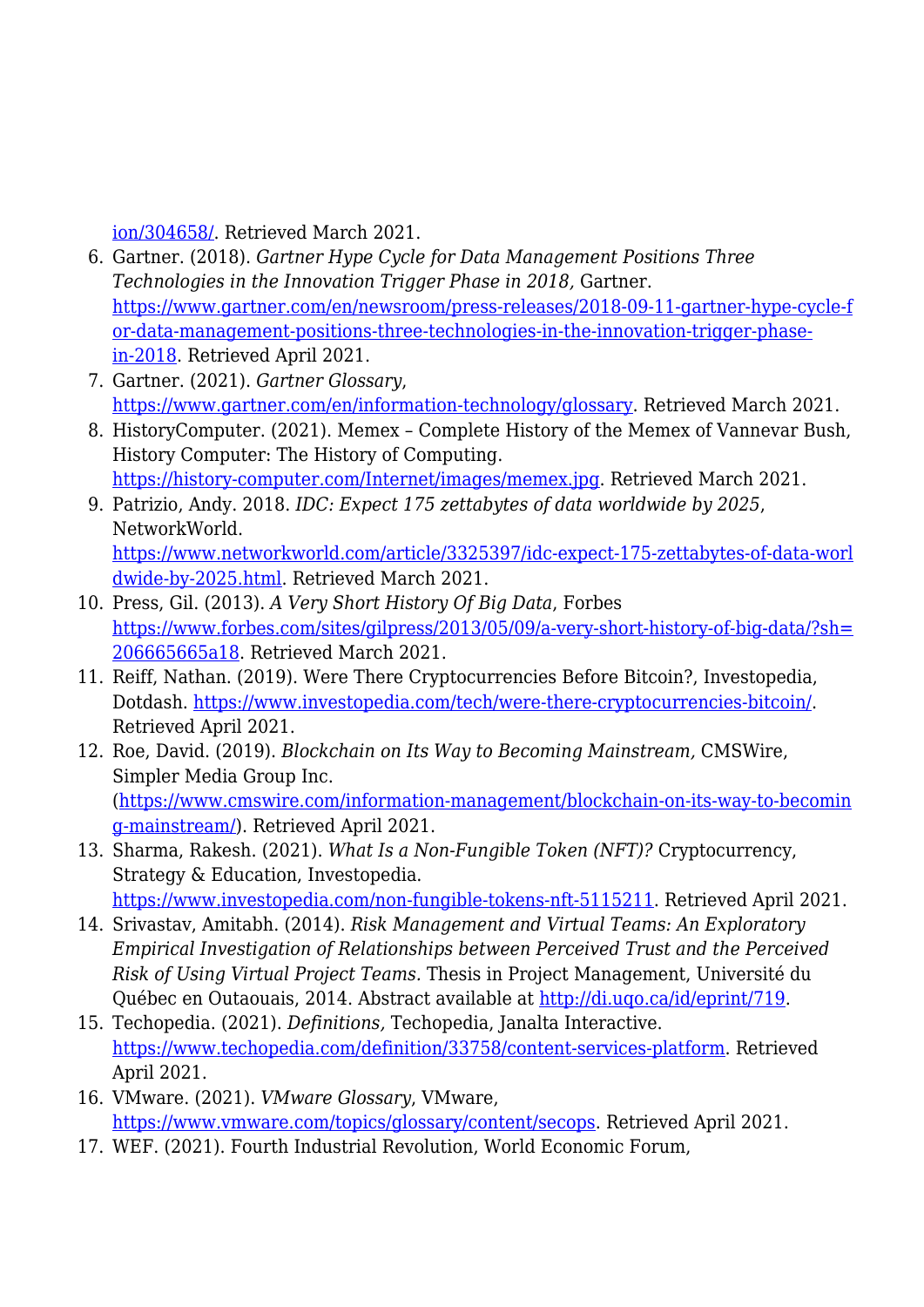<https://www.weforum.org/focus/fourth-industrial-revolution>. Retrieved March 2021.

[\[1\]](#page--1-0) The Information Revolution is also called the Third Industrial Revolution. The First Industrial Revolution started in mid- $18<sup>th</sup>$  century. The Second Industrial Revolution started in the late  $19<sup>th</sup>$  century.

[\[2\]](#page--1-0) Obsolete can also include outdate content, while temporary can also include trivial and transient content.

# **Author**

[Amitabh Srivastav](https://magazine.arma.org/author/asrivastav/)

(Visited 1,295 times, 1 visits today)

# **About the Author**



## Amitabh Srivastav

Amitabh Srivastav has deep knowledge of IG/IM and is a transformation strategist with over 25 years of PM experience. He has a strong portfolio of qualifications in strategy, transformation, and risk management. As VP, Compliance & Governance at HELUX.ai, he provides CxO/VP-level consulting advice on current technology trends, solutions, and best practices for digital transformation (DT) with a focus on content convergence, process improvement and automation, change and risk management, and governance and compliance. Amitabh participates in the development of standards, certification exams, and writes about DT. Recent contributions are: "Information Governance Body of Knowledge, 1st ed.," "CIP 2019" updated exam; "Understanding Blockchain's Role in Trusted Systems;" "ISO/DIS 18759 Document management — Trusted